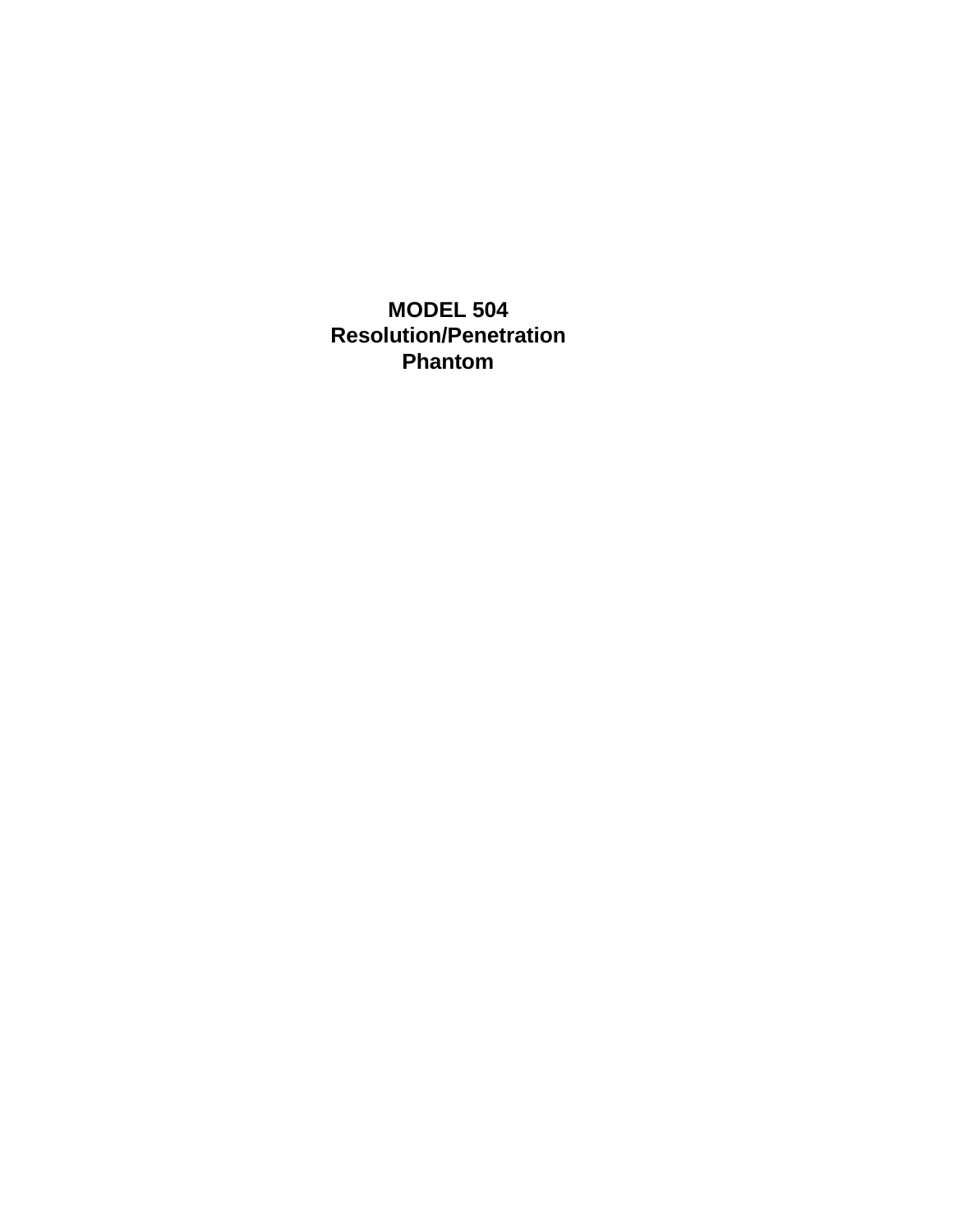#### **INTRODUCTION**

Quality assurance tissue-mimicking phantoms are used to evaluate the accuracy and performance of ultrasound imaging systems. The phantoms mimic the acoustic properties of human tissue and provide test structures within the simulated environment. They are essential to detect the performance changes that occur through normal aging and deterioration of system components. Routine equipment performance monitoring can reduce the number of repeat examinations, the duration of examinations and maintenance time.

This phantom is constructed of a water-based (Hydrogel) tissue-mimicking material. Care should be taken to avoid exposing this product to environmental temperatures above 49°C and below 0°C.

The acoustic properties of all biologic and non-biologic materials are affected by temperature variations. Most diagnostic imaging systems and tissue-mimicking phantoms are calibrated at room temperature, commonly referred to as 23°C. To ensure measurement accuracy ATS incorporates a thermometer strip affixed to the outside surface of the phantom housing.

The sound velocity of most diagnostic imaging systems is calibrated to 1,540 meters per second (mps), the assumed average velocity of sound through human soft tissue. The hydrogel-based tissuemimicking material has a sound velocity of 1540 at room temperature (23°C), to ensure overall accuracy of the measurements obtained.

#### **PRODUCT DESCRIPTION**

The Model 504 Resolution/Penetration tissue-mimicking (TM) phantom is designed to evaluate the performance of diagnostic ultrasound imaging systems. This model fullfills the basic testing requirements of a Quality Assurance Program.

The phantom is contained in a protective housing to provide strength and permanence. Built-in scanning wells are provided to permit the use of coupling gels or water as the coupling medium. The phantom is packaged in a sturdy carrying case for ease of transporting and to facilitate storage.

The Model 504 contains anechoic, cylindrical target groups of varying sizes. The target groups are positioned in-line vertically, to permit an entire target group to be displayed in one view. Due to the acoustic similarity of the background material and the anechoic targets, artifacts caused by distortion, shadowing or enhancement of the target structures has been eliminated.

#### **TESTS PERFORMED**

- Focal Zone
- **•** Sensitivity
- **•** Functional Resolution
- Definition and Fill-in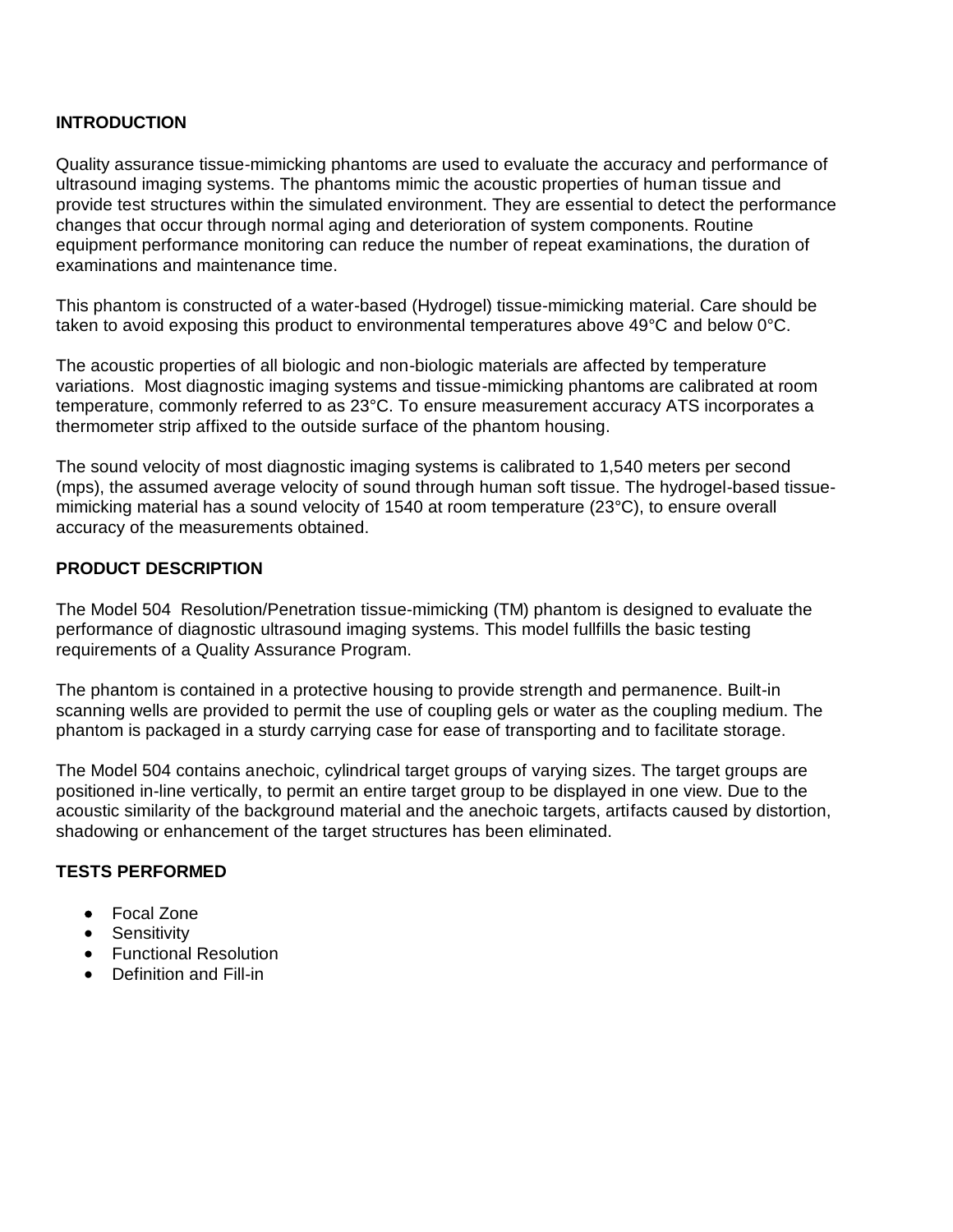### **SPECIFICATIONS**

# **GENERAL**

| <b>Overall dimensions:</b>      | 20.3 x 23.3 x 9.5 cm <sup>*</sup> |
|---------------------------------|-----------------------------------|
| Weight:                         | 3.1 $Kg^*$                        |
| <b>Housing Material:</b>        | Acrylic                           |
| <b>Wall Thickness:</b>          | $1.0 \text{ cm}^*$                |
| <b>Scanning Surfaces:</b>       |                                   |
| <b>Scan Surface Dimensions:</b> | 16.5 x 5.5 cm                     |

# **TISSUE MIMICKING MATERIAL**

| Type:                           | Hydrogel                              |
|---------------------------------|---------------------------------------|
| Freezing Point:                 | $0^{\circ}$ C                         |
| <b>Melting Point:</b>           | $49^\circ$ C                          |
| <b>Attenuation Coefficient:</b> | 0.5 dB/cm/MHz (measured at 3.5 MHz)   |
| Speed of Sound:                 | 1540 m/s at 23°C .00005 gm/day/sg. cm |
| Desiccation Rate:               |                                       |

# **TARGET STRUCTURES**

| Type:                         | Anechoic, cylindrical targets |                     |
|-------------------------------|-------------------------------|---------------------|
| <b>Number of Targets:</b>     | 81                            |                     |
| <b>Target Groups:</b>         | 6                             |                     |
|                               | Groups 2-4                    | Groups 6-10         |
| Number of targets:            | 54                            | 27                  |
| Targets per group:            | 18                            | 9                   |
| Diameters (center to center): | $2,3,4$ mm $\pm 5\%$          | 6,8,10 mm $\pm 5\%$ |
| Vertical spacing:             | 1.0 cm $\pm$ 0.1 mm           | 2.0 cm $\pm$ 0.1 mm |
| Depth:                        | $1-18$ cm                     | $2-18$ cm           |

\*Nominal dimensions

\*\*Other attenuations available upon request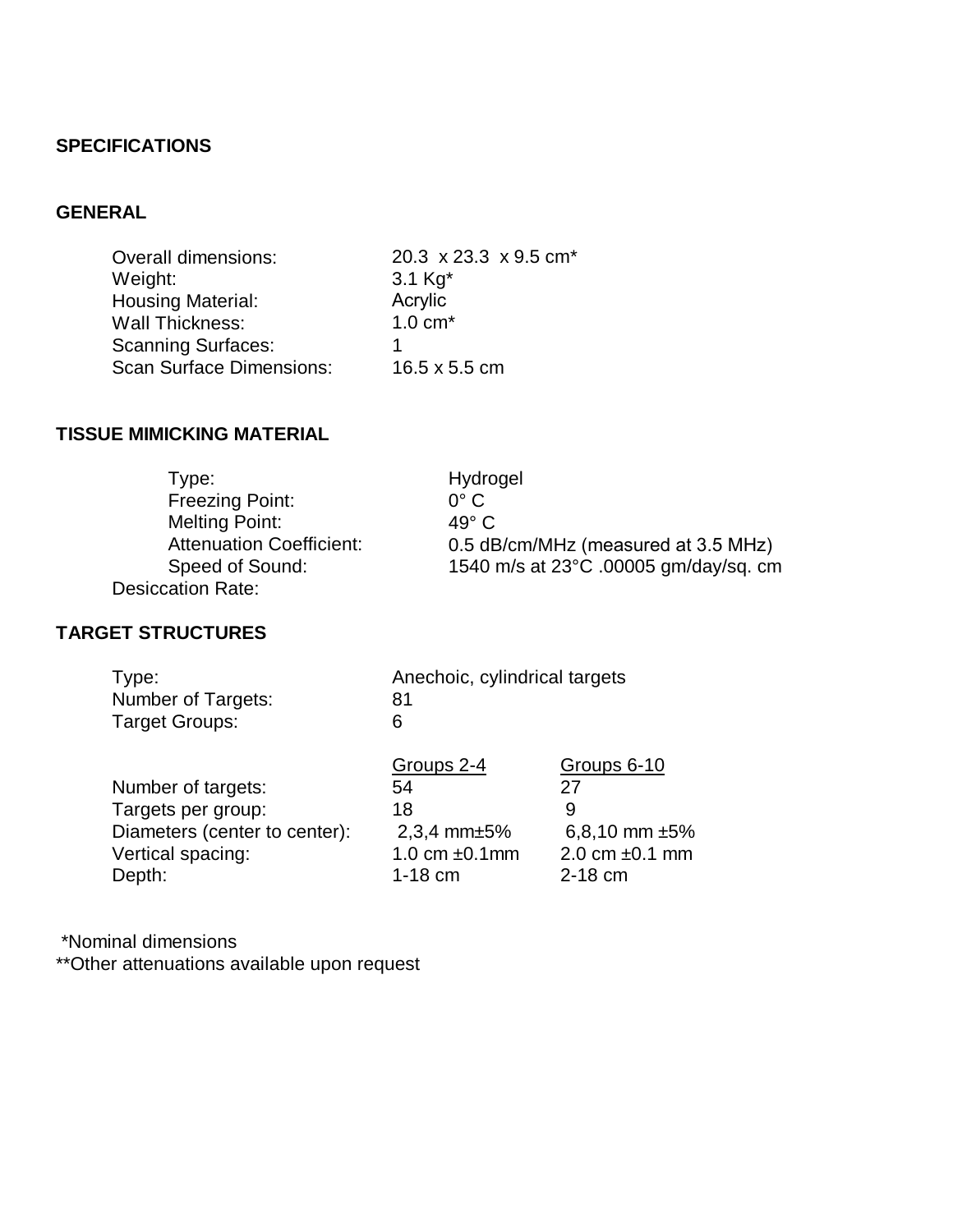# **MODEL 504 RESOLUTION/PENETRATION PHANTOM**



**CM**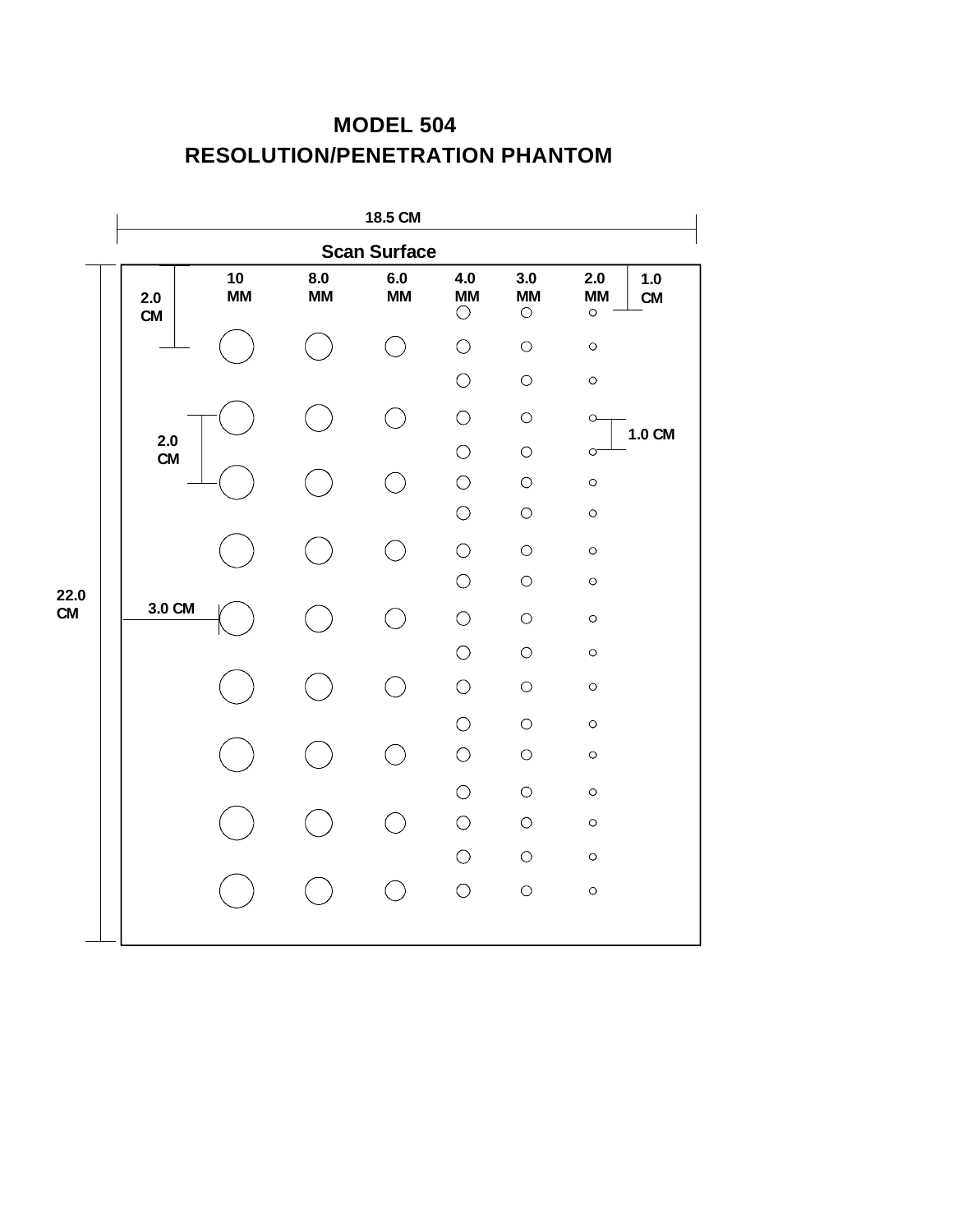### **FOCAL ZONE**

### **Description and Reason For Testing**

The focal zone is the region surrounding the focal point in which the intensity and the lateral resolution is the greatest. Clinically, structures examined within the focal zone will provide the best diagnostic information obtainable. The focal zone can be affected by changes in the pulsing/receiving section of the imaging system or damage to the transducer.

#### **Testing Procedure**

- 1. Place the phantom on a clean, flat surface with the scanning surface positioned for use.
- 2. Apply an adequate amount of low viscosity gel or water to the scan surface. If water is used, fill the scanning well slowly to avoid introduction of air bubbles.
- 3. Adjust the instrument settings (TGC, output, etc.) to establish baseline values for "normal" liver scanning. If the bottom of the phantom is seen, adjust the gain settings until image goes entirely black. Record these settings on the quality assurance record. These settings should be used for subsequent testing.
- 4. Position the transducer over the smallest anechoic group of targets which can be displayed on the phantom, until a clear image is obtained. Freeze the display and obtain a hard copy.
- 5. Examine the group of targets displayed, to determine which target is the most clearly displayed as compared to the adjacent targets. This target is the focal zone. Using the electronic calipers, obtain a depth measurement of this target. You will note, the targets above and below this point become progressively fuzzier the further the target is positioned from the focal zone.
- 6. Document the depth of the focal zone on the quality assurance record.

#### **Results**

The location of the focal zone should agree with the manufacturer's specifications and should not change with time. This applies to both fixed and dynamically focused systems. If changes occur corrective action should be considered.

#### **SENSITIVITY (MAXIMUM DEPTH OF PENETRATION)**

**Description and Reason For Testing**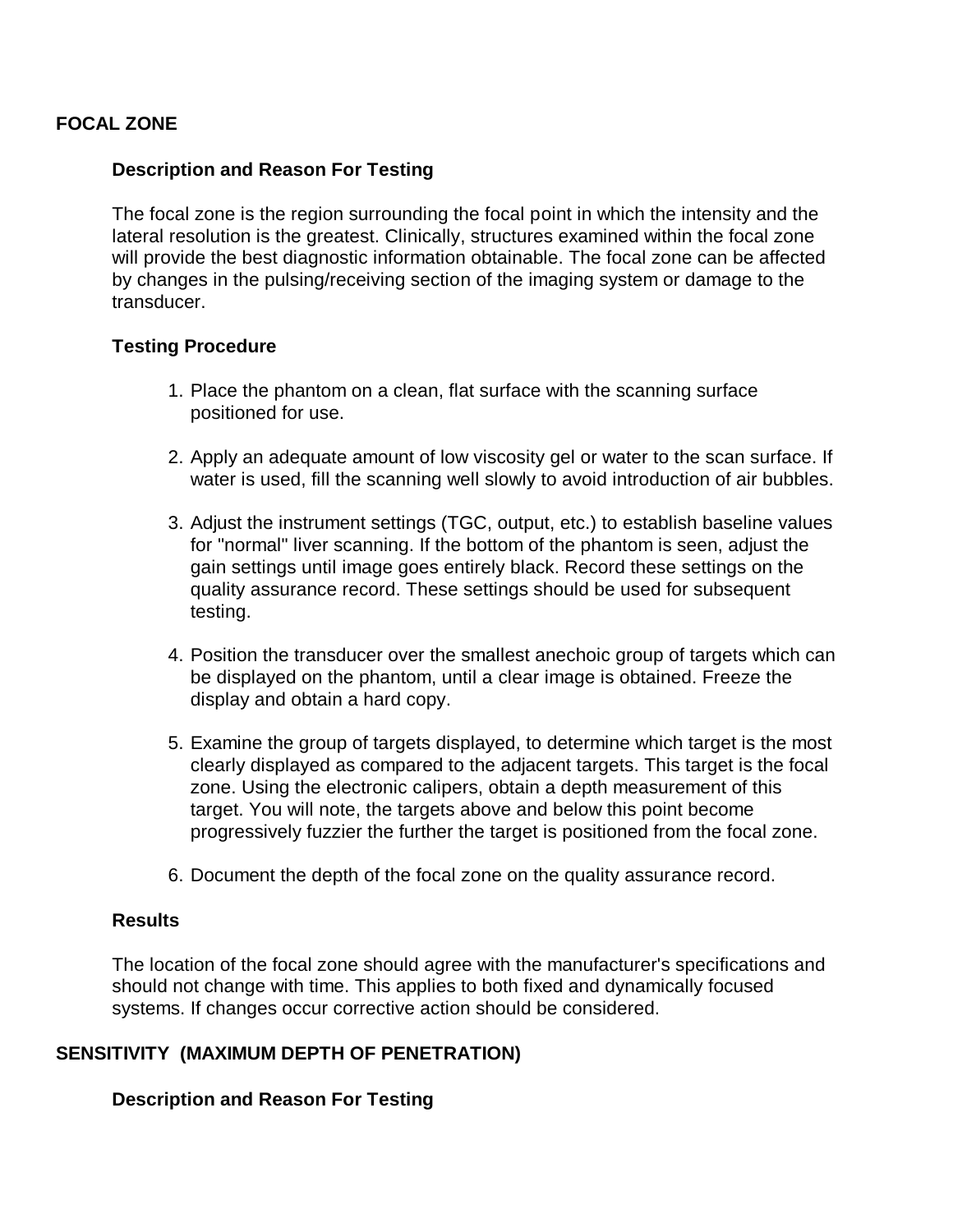The ability of an imaging system to detect and display weak echoes from small objects located at specified depths (penetration) is referred to as sensitivity. Clinically, weak reflecting echoes are commonly produced from internal structures of organs. Definition of these structures can be extremely important in the interpretation of the ultrasound findings. Sensitivity can be affected by the pulser/receiver section of the system, the degree of focusing of the transducer, attenuation of the medium, depth and shape (geometry) of the reflecting object, and electromagnetic interference from the local surroundings.

## **Testing Procedure**

- 1. Place the phantom on a clean, flat surface with the scanning surface positioned for use.
- 2. Apply an adequate amount of low viscosity gel or water to the scan surface. If water is used, fill the scanning well slowly to avoid introduction of air bubbles.
- 3. Adjust the instrument settings (TGC, output, etc.) to establish baseline values for "normal" liver scanning. If the bottom of the phantom is seen, adjust the gain settings until image goes entirely black. Record these settings on the quality assurance record. These settings should be used for subsequent testing.

Note: In addition to the above, this test should also be performed with output levels set at the highest and lowest settings. This enables any changes in output to be more easily detected.

- 4. Position the transducer over the smallest group of anechoic targets which can be clearly displayed on the phantom.
- 5. Freeze image and obtain a hard copy.
- 6. Examine the image, note how the echoes will begin to fade as the depth is increased. The maximum depth of penetration will be at the last echo which can be displayed in the target group. Using the electronic calipers, measure the depth of this target.
- 7. Document the depth measurement on the quality assurance record.

### **Results**

The depth of penetration should not shift by more than 1.0 cm, when using these phantoms at same instrument settings and transducer. If a discrepancy occurs which is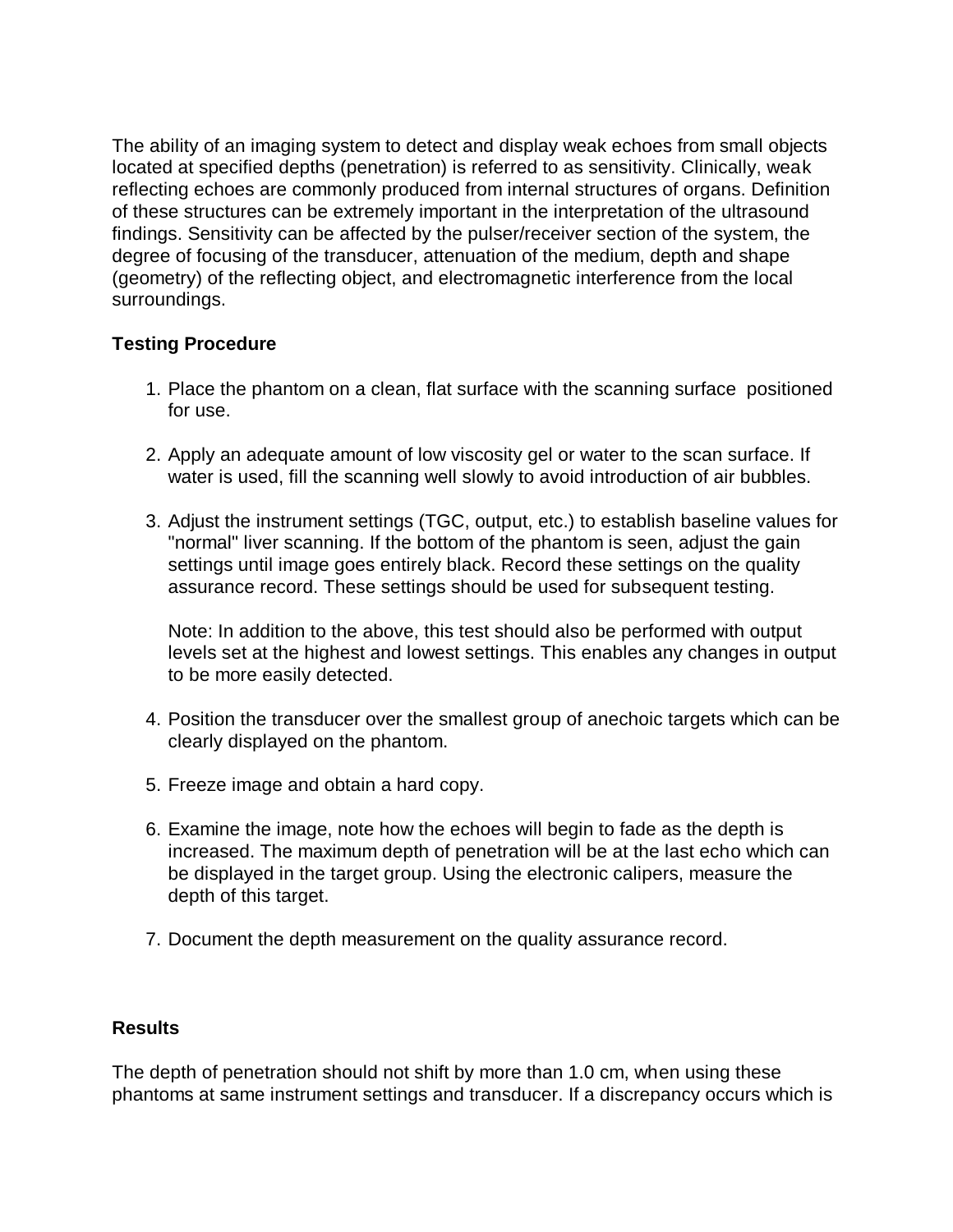greater than 1.0 cm, some authors suggest corrective action should be taken. However, this decision should be made by the individual Ultrasound Department.

### **FUNCTIONAL RESOLUTION, DEFINITION AND FILL-IN**

### **Description and Reason For Testing**

Functional resolution is an imaging system's ability to detect and display the size, shape, and depth of an anechoic structure within the test phantom. In practice, the data obtained will give a direct indication of the minimum size structure the system is capable of resolving at a given depth.

Definition and Fill-in describes the imaging system's ability to detect and display the shape and echogenic characteristics of a structure. Clinically, a correct diagnosis is dependent upon the system's ability to differentiate between a cystic or solid structure versus echo patterns originating from the surrounding normal tissue.

### **Testing Procedure**

- 1. Place the phantom on a clean, flat surface with scanning surface the positioned for use.
- 2. Apply an adequate amount of low viscosity gel or water to the scan surface. If water is used, fill the scanning well slowly to avoid introduction of air bubbles.
- 3. Adjust the instrument settings (TGC, output, etc.) to establish baseline values for "normal" liver scanning. If the bottom of the phantom is seen, adjust the gain settings until image goes entirely black. Record these settings on the quality assurance record. These settings should be used for subsequent testing.
- 4. Position the transducer over the anechoic circular target group on the phantom, until a clear image is obtained.
- 5. Freeze image and obtain a hard copy.
- 6. Examine the image to determine the smallest target size and maximum depth displayed. The targets should appear circular in sharp with clearly defined edges, indicating the abrupt transition from the echogenic to the anechoic region. The targets are anechoic and should be free of any internal echoes or fill-in, however, the presence of internal system noise may manifest itself by producing an observable shade of gray within the target area. Measure the depth of the smallest target which can be displayed, due to the configuration of the sound beam, targets in the near field may not be imaged.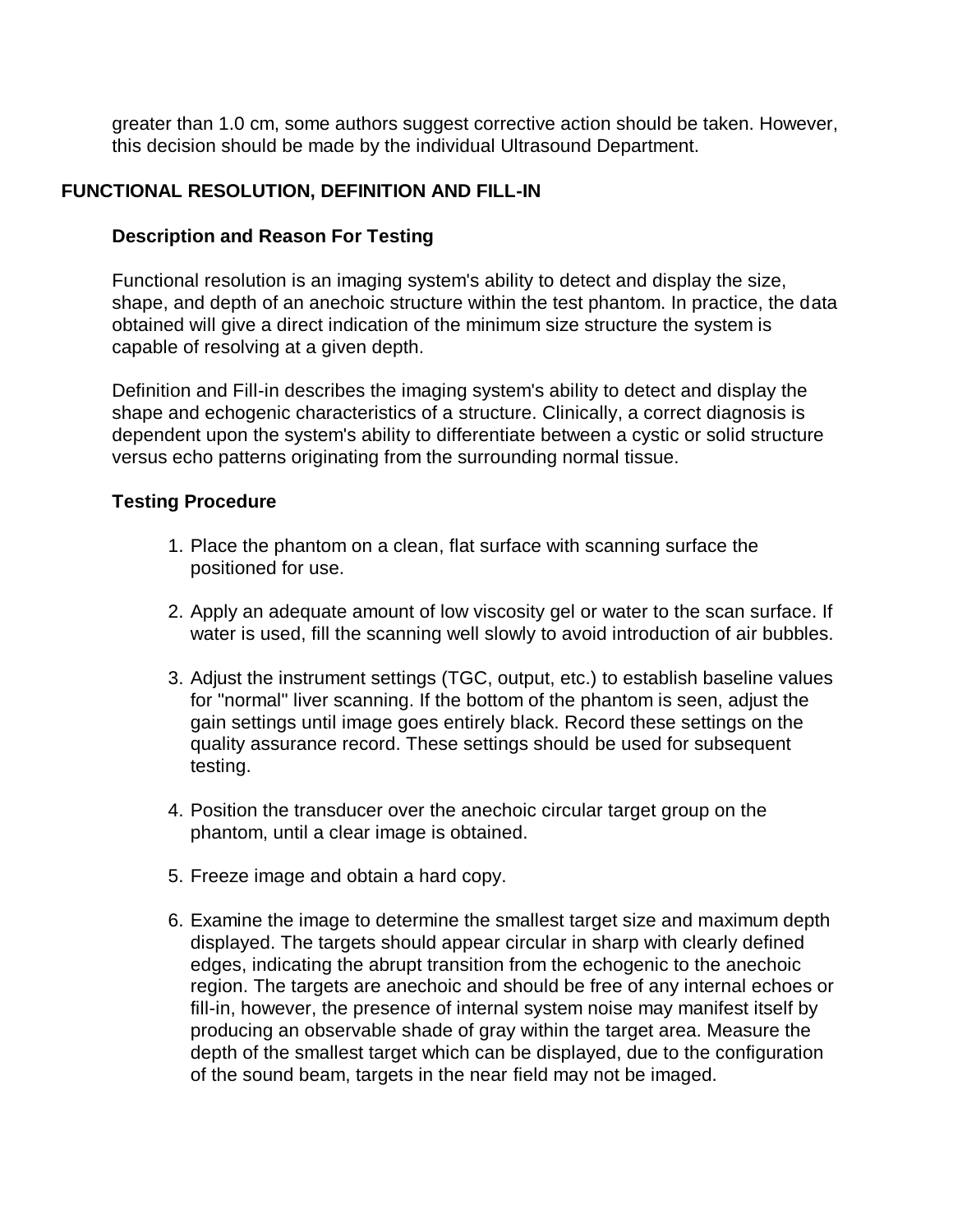7. All findings should be documented on the quality assurance record.

### **Results**

The targets should appear circular with sharp clearly defined edges, indicating an abrupt transition from the echogenic to the anechoic region. The targets are anechoic and should be free of any internal echoes or fill-in. However, the presence of internal system noise may manifest itself by producing an observable shade of gray within the target area.

The specific values determined, while significant in their own right, are somewhat less important than stability over time. Performing this test on a routine basis at the same instrument settings should produce the same results. Any changes should be investigated.